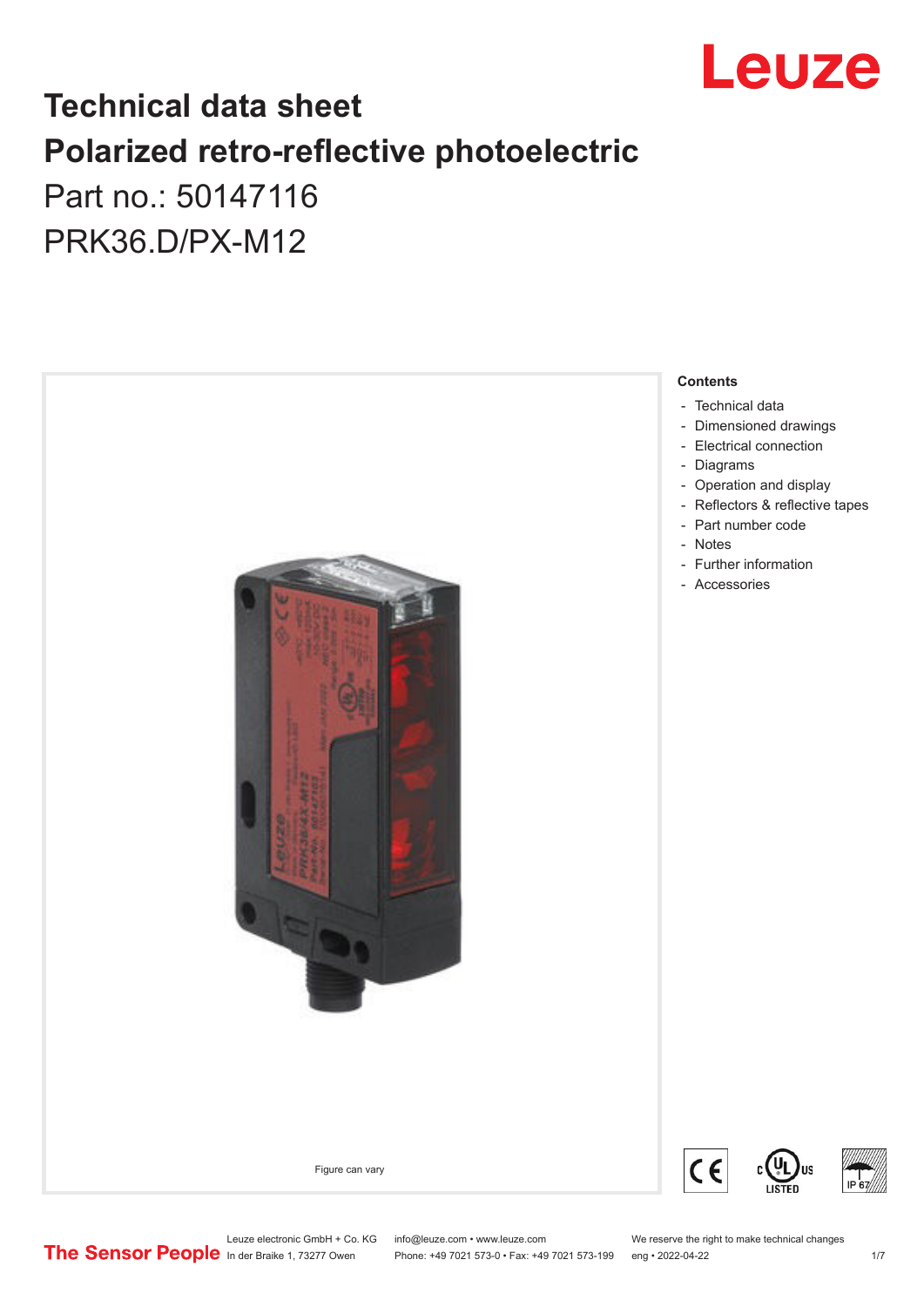## <span id="page-1-0"></span>**Technical data**

# Leuze

#### **Basic data**

| <b>Series</b>                   | 36                                           |
|---------------------------------|----------------------------------------------|
| <b>Operating principle</b>      | Reflection principle                         |
| <b>Application</b>              | Detection of stretch-wrapped objects         |
| <b>Optical data</b>             |                                              |
| <b>Operating range</b>          | Guaranteed operating range                   |
| <b>Operating range</b>          | $0.311$ m, With reflector $TK(S)$<br>100x100 |
| Operating range limit           | Typical operating range                      |
| <b>Operating range limit</b>    | $0.314$ m, With reflector $TK(S)$<br>100x100 |
| Light source                    | LED, Red                                     |
| Wavelength                      | 645 nm                                       |
| <b>Transmitted-signal shape</b> | Pulsed                                       |
| LED group                       | Exempt group (in acc. with EN 62471)         |
| Flectrical data                 |                                              |

#### **Electrical data**

| <b>Protective circuit</b>   | Polarity reversal protection        |
|-----------------------------|-------------------------------------|
|                             | Short circuit protected             |
|                             | Transient protection                |
| Performance data            |                                     |
| Supply voltage $U_{B}$      | 10  30 V, DC, Incl. residual ripple |
| <b>Residual ripple</b>      | 0  15 %, From $U_{\rm B}$           |
| <b>Open-circuit current</b> | $020$ mA                            |
| <b>Outputs</b>              |                                     |
|                             |                                     |

#### **Outputs**

**Number of digital switching outputs** 1 Piece(s)

| <b>Switching outputs</b> |                                   |
|--------------------------|-----------------------------------|
| Voltage type             | DC.                               |
| Switching current, max.  | 100 mA                            |
| <b>Switching voltage</b> | high: $\geq$ (U <sub>B</sub> -2V) |
|                          | $low: \leq 2$ V                   |
|                          |                                   |

| Switching output 1         |                     |
|----------------------------|---------------------|
| <b>Assignment</b>          | Connection 1, pin 4 |
| <b>Switching element</b>   | Transistor, PNP     |
| <b>Switching principle</b> | Dark switching      |

#### **Timing**

| <b>Switching frequency</b> | 300 Hz    |
|----------------------------|-----------|
| Response time              | $1.66$ ms |
| <b>Readiness delay</b>     | 300 ms    |

#### **Connection**

| <b>Connection 1</b>       |                 |
|---------------------------|-----------------|
| <b>Function</b>           | Signal OUT      |
|                           | Voltage supply  |
| <b>Type of connection</b> | Connector       |
| <b>Thread size</b>        | M <sub>12</sub> |
| <b>Type</b>               | Male            |
| <b>Material</b>           | Plastic         |
| No. of pins               | 4-pin           |
| Encoding                  | A-coded         |

#### **Mechanical data**

| Dimension (W x H x L)          | 20.5 mm x 76.3 mm x 44 mm    |
|--------------------------------|------------------------------|
| <b>Housing material</b>        | Plastic                      |
| <b>Plastic housing</b>         | PC-PRT                       |
| Lens cover material            | Plastic / PMMA               |
| Net weight                     | 60 g                         |
| <b>Housing color</b>           | <b>Black</b>                 |
| Type of fastening              | Through-hole mounting        |
|                                | Via optional mounting device |
|                                |                              |
| <b>Operation and display</b>   |                              |
| Type of display                | LED                          |
| <b>Number of LEDs</b>          | 2 Piece(s)                   |
|                                |                              |
| <b>Environmental data</b>      |                              |
| Ambient temperature, operation | $-4060 °C$                   |
| Ambient temperature, storage   | $-40$ 70 °C                  |
|                                |                              |
| <b>Certifications</b>          |                              |
| Degree of protection           | IP 67                        |
| <b>Protection class</b>        | III                          |
| <b>Certifications</b>          | c UL US                      |
| <b>Standards applied</b>       | IEC 60947-5-2                |
|                                |                              |
| <b>Classification</b>          |                              |
| <b>Customs tariff number</b>   | 85365019                     |
| <b>ECLASS 5.1.4</b>            | 27270902                     |
| <b>ECLASS 8.0</b>              | 27270902                     |
| <b>ECLASS 9.0</b>              | 27270902                     |
| ECLASS 10.0                    | 27270902                     |
| ECLASS 11.0                    | 27270902                     |
| <b>ECLASS 12.0</b>             | 27270902                     |
| <b>ETIM 5.0</b>                | EC002717                     |
| <b>ETIM 6.0</b>                | EC002717                     |
| <b>ETIM 7.0</b>                | EC002717                     |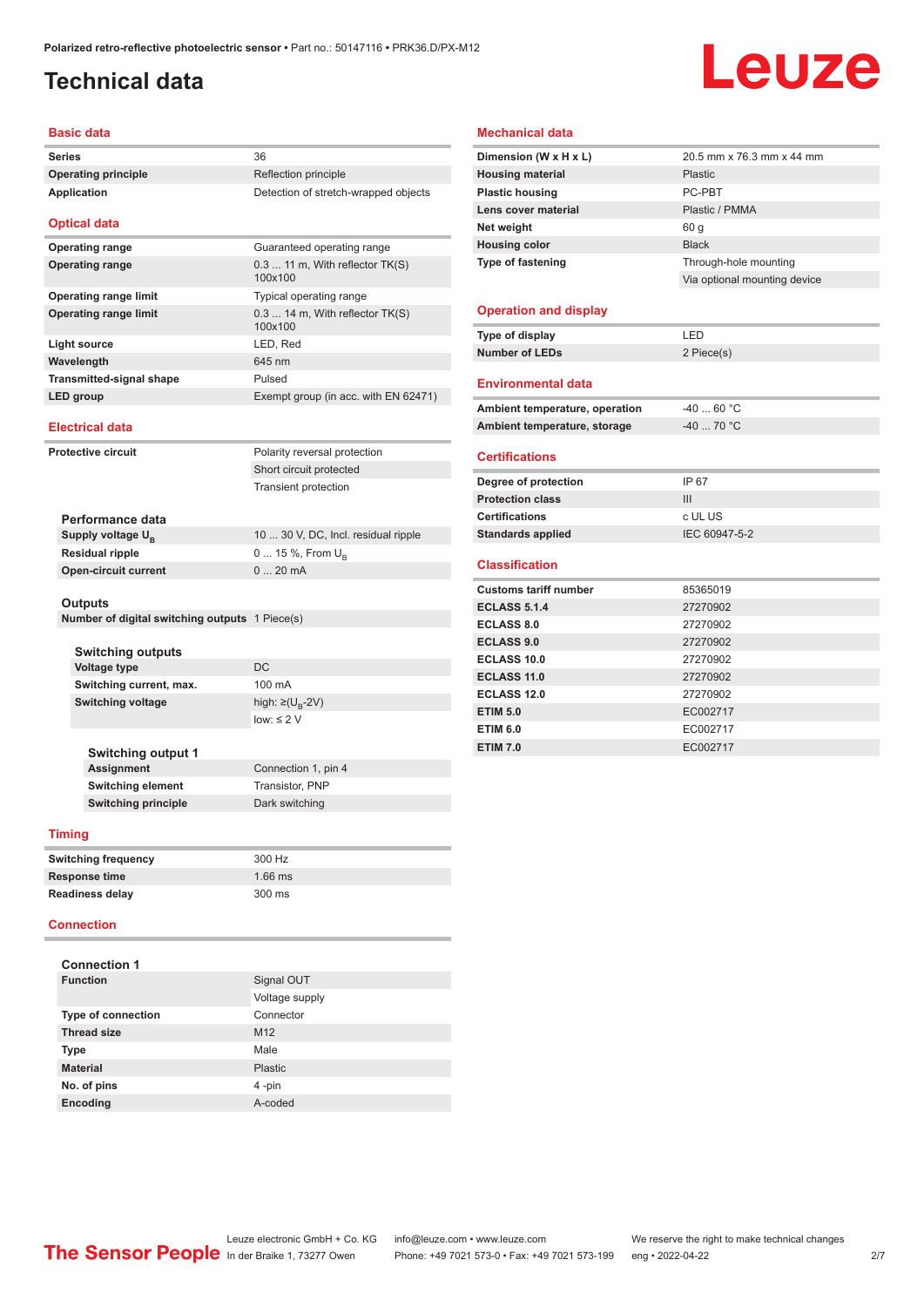### <span id="page-2-0"></span>**Dimensioned drawings**

Leuze

All dimensions in millimeters



## **Electrical connection**

#### **Connection 1**

| <b>Function</b>    | Signal OUT     |
|--------------------|----------------|
|                    | Voltage supply |
| Type of connection | Connector      |
| <b>Thread size</b> | M12            |
| <b>Type</b>        | Male           |
| <b>Material</b>    | Plastic        |
| No. of pins        | 4-pin          |
| Encoding           | A-coded        |

## **Pin Pin assignment**

| и              | V+               |  |
|----------------|------------------|--|
| $\overline{2}$ | n.c.             |  |
| 3              | <b>GND</b>       |  |
| $\overline{4}$ | OUT <sub>1</sub> |  |

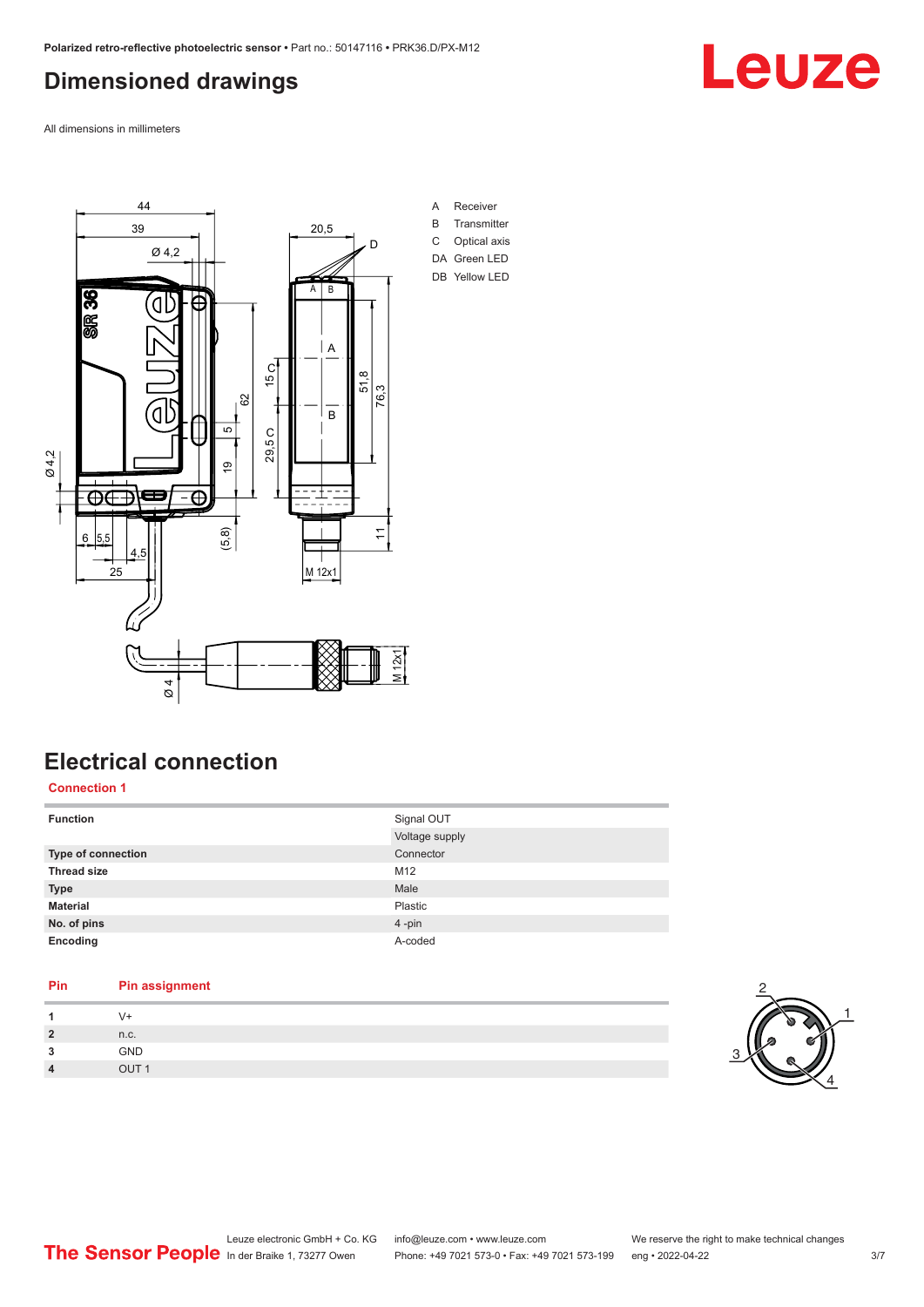#### <span id="page-3-0"></span>**Diagrams**

## Leuze

#### Typ. response behavior (TKS100x100)



#### Typ. function reserve

 $\mathsf{x}$ 



- x Distance [m]
- y Function reserve
- A TKS 100x100
- B TKS 40x60
- C TKS 20x40
- D Film REF 4-A-50x50

## **Operation and display**

| <b>LED</b>   | <b>Display</b>           | <b>Meaning</b>                       |
|--------------|--------------------------|--------------------------------------|
|              | Green, continuous light  | Operational readiness                |
| $\mathbf{2}$ | Yellow, continuous light | Light path free                      |
|              | Yellow, flashing         | Light path free, no function reserve |

#### **Reflectors & reflective tapes**

|                | Part no. | <b>Designation</b> | <b>Operating range</b><br><b>Operating range</b> | <b>Description</b>                                                                                                                                                                                                                     |
|----------------|----------|--------------------|--------------------------------------------------|----------------------------------------------------------------------------------------------------------------------------------------------------------------------------------------------------------------------------------------|
| $\overline{2}$ | 50117583 | MTKS 50x50.1       | 0.58m<br>0.510 m                                 | Design: Rectangular<br>Triple reflector size: 1.2 mm<br>Reflective surface: 50 mm x 50 mm<br>Material: Plastic<br>Base material: Plastic<br>Chemical designation of the material: PMMA8N<br>Fastening: Through-hole mounting, Adhesive |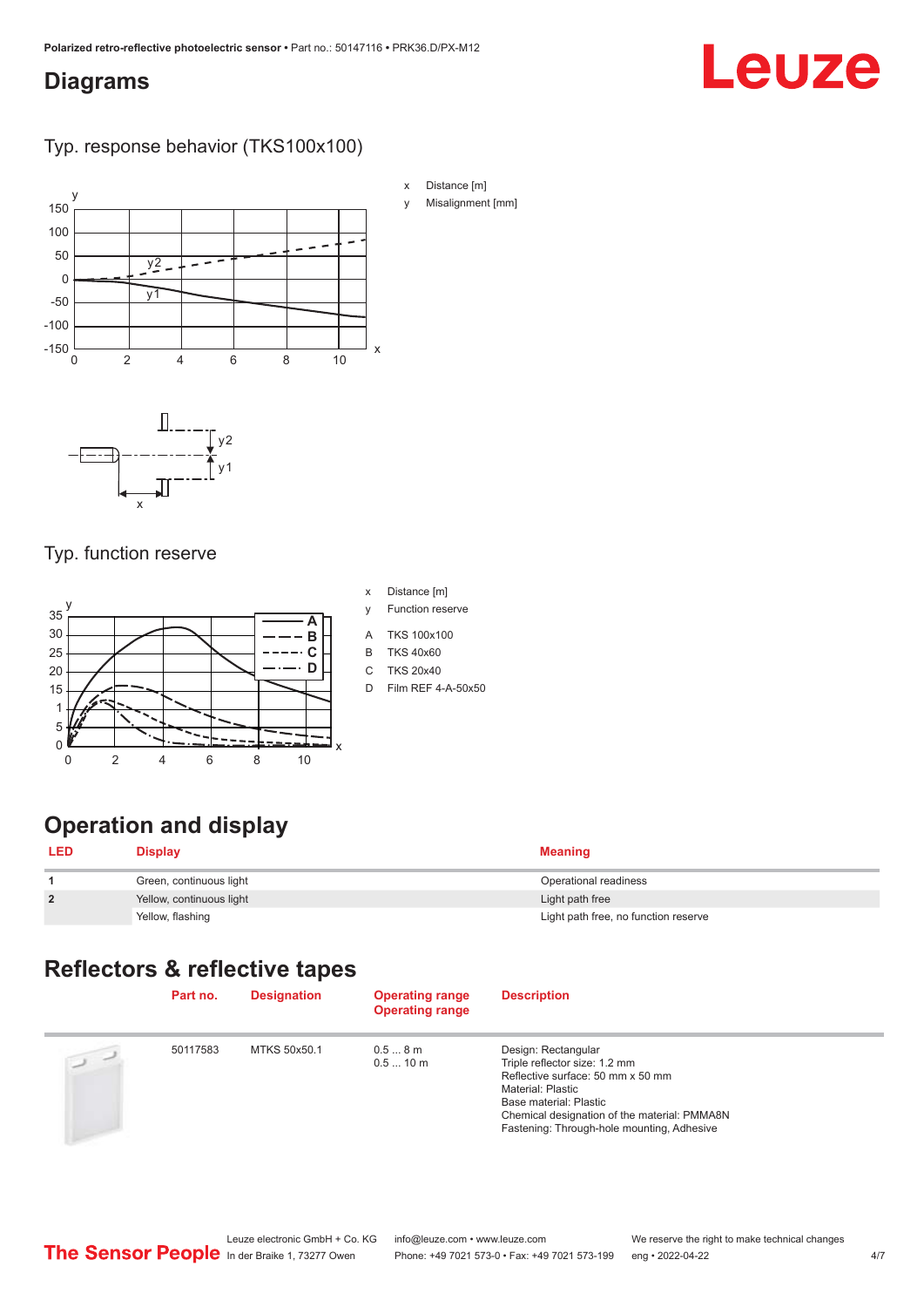### <span id="page-4-0"></span>**Reflectors & reflective tapes**



| Part no. | <b>Designation</b> | <b>Operating range</b><br><b>Operating range</b> | <b>Description</b>                                                                                                                                                                                                                                   |
|----------|--------------------|--------------------------------------------------|------------------------------------------------------------------------------------------------------------------------------------------------------------------------------------------------------------------------------------------------------|
| 50108300 | REF 4-A-50x50      | 0.82m<br>0.83m                                   | Design: Rectangular<br>Reflective surface: 50 mm x 50 mm<br><b>Material: Plastic</b><br>Chemical designation of the material: PMMA<br>Fastening: Self-adhesive                                                                                       |
| 50003192 | TK 100x100         | $0.311$ m<br>$0.314$ m                           | Design: Rectangular<br>Triple reflector size: 4 mm<br>Reflective surface: 96 mm x 96 mm<br>Material: Plastic<br>Base material: Plastic<br>Chemical designation of the material: PMMA8N<br>Fastening: Rear side can be glued                          |
| 50024127 | <b>TK 82.2</b>     | 0.38m<br>0.310 m                                 | Design: Round<br>Triple reflector size: 4 mm<br>Reflection surface diameter: 79 mm<br><b>Material: Plastic</b><br>Base material: Plastic<br>Chemical designation of the material: PMMA8N<br>Fastening: Through-hole mounting, Rear side can be glued |
| 50022816 | <b>TKS 100X100</b> | 0.311 m<br>$0.314$ m                             | Design: Rectangular<br>Triple reflector size: 4 mm<br>Reflective surface: 96 mm x 96 mm<br>Material: Plastic<br>Base material: Plastic<br>Chemical designation of the material: PMMA8N<br>Fastening: Through-hole mounting, Adhesive                 |
| 50081283 | <b>TKS 20X40</b>   | 0.33m<br>0.34m                                   | Design: Rectangular<br>Triple reflector size: 2.3 mm<br>Reflective surface: 16 mm x 38 mm<br>Material: Plastic<br>Base material: Plastic<br>Chemical designation of the material: PMMA8N<br>Fastening: Through-hole mounting, Adhesive               |
| 50040820 | <b>TKS 40X60</b>   | 0.36m<br>0.38m                                   | Design: Rectangular<br>Triple reflector size: 4 mm<br>Reflective surface: 37 mm x 56 mm<br>Material: Plastic<br>Base material: Plastic<br>Chemical designation of the material: PMMA8N<br>Fastening: Through-hole mounting, Adhesive                 |

#### **Part number code**

Part designation: **AAA36 D.E/FG-K**

| AAA36 | Operating principle / construction<br>HT36: Diffuse reflection sensor with background suppression<br>LS36: Throughbeam photoelectric sensor transmitter<br>LE36: Throughbeam photoelectric sensor receiver<br>PRK36: Retro-reflective photoelectric sensor with polarization filter |
|-------|-------------------------------------------------------------------------------------------------------------------------------------------------------------------------------------------------------------------------------------------------------------------------------------|
| D     | Light type<br>n/a: red light<br>I: infrared light                                                                                                                                                                                                                                   |
| Е     | Equipment<br>$n/a$ : standard<br>1: 270° potentiometer<br>D: Depolarizing media                                                                                                                                                                                                     |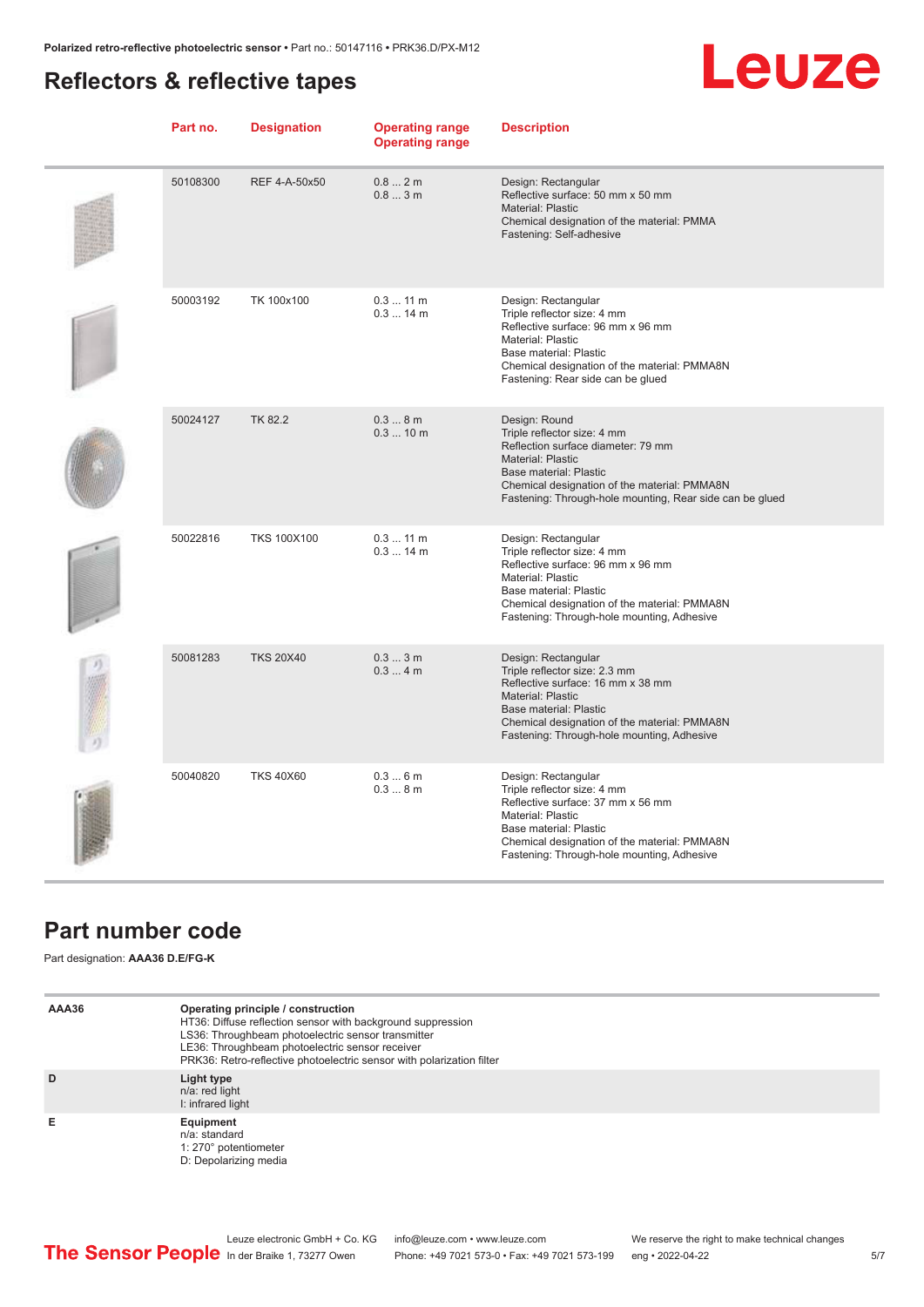#### <span id="page-5-0"></span>**Part number code**

## Leuze

| FG          | <b>Switching output / Function</b><br>2: NPN transistor output, light switching<br>N: NPN transistor output, dark switching<br>4: PNP transistor output, light switching<br>P: PNP transistor output, dark switching<br>X: pin not used |
|-------------|-----------------------------------------------------------------------------------------------------------------------------------------------------------------------------------------------------------------------------------------|
| ĸ           | n/a: cable, standard length 2000 mm, 3-wire<br>200-M12: cable, length 200 mm with M12 connector, 4-pin, axial (plug)<br>M12: M12 connector, 4-pin (plug)                                                                                |
| <b>Note</b> |                                                                                                                                                                                                                                         |
|             | $\&$ A list with all available device types can be found on the Leuze website at www.leuze.com.                                                                                                                                         |

#### **Notes**

| <b>Observe intended use!</b>                                                                                                                                                                                                  |
|-------------------------------------------------------------------------------------------------------------------------------------------------------------------------------------------------------------------------------|
| $\%$ This product is not a safety sensor and is not intended as personnel protection.<br>$\%$ The product may only be put into operation by competent persons.<br>♦ Only use the product in accordance with its intended use. |



#### **For UL applications:**

ª For UL applications, use is only permitted in Class 2 circuits in accordance with the NEC (National Electric Code).

ª These proximity switches shall be used with UL Listed Cable assemblies rated 30V, 0.5A min, in the field installation, or equivalent (categories: CYJV/ CYJV7 or PVVA/PVVA7)

### **Further information**

- Light source: Average life expectancy 100,000 h at an ambient temperature of 25 °C
- Response time: For short decay times, an ohmic load of approx. 5 kOhm is recommended
- Use in safety-relevant applications in accordance with EN ISO 13849-1:2015, e.g. muting, protective field switchover of safety laser scanners

#### **Accessories**

#### Connection technology - Connection cables

|   |   | Part no. | <b>Designation</b>     | <b>Article</b>   | <b>Description</b>                                                                                                                                                               |
|---|---|----------|------------------------|------------------|----------------------------------------------------------------------------------------------------------------------------------------------------------------------------------|
| ₿ | Ŵ | 50130652 | KD U-M12-4A-V1-<br>050 | Connection cable | Connection 1: Connector, M12, Axial, Female, A-coded, 4-pin<br>Connector, LED: No<br>Connection 2: Open end<br>Shielded: No<br>Cable length: 5.000 mm<br>Sheathing material: PVC |